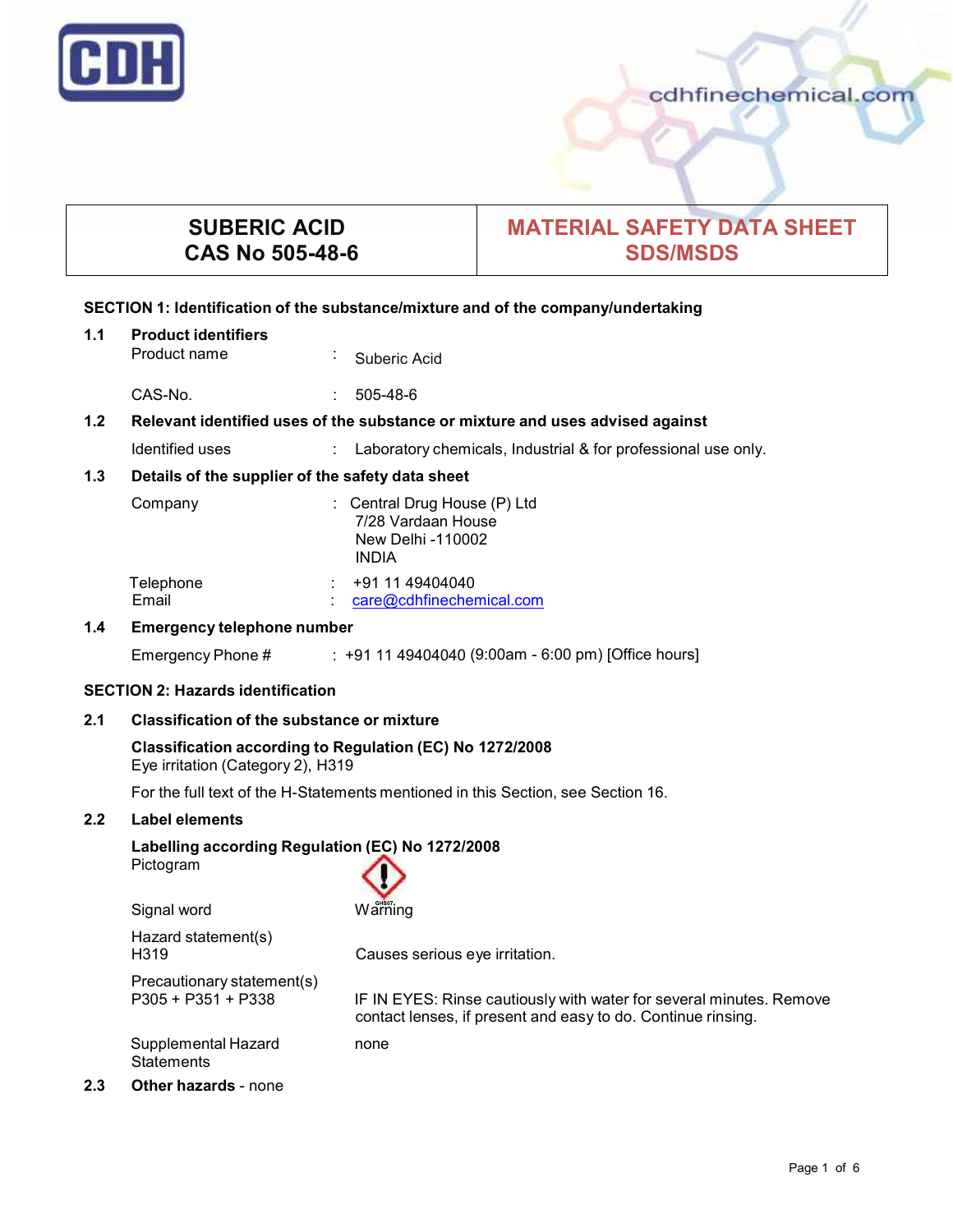# **SECTION 3: Composition/information on ingredients**

| 3.1 | <b>Substances</b>                                               |    |                  |                    |               |  |
|-----|-----------------------------------------------------------------|----|------------------|--------------------|---------------|--|
|     | Synonyms                                                        | ٠  | Octanedioic acid |                    |               |  |
|     | Formula                                                         | t. | $C_8H_{14}O_4$   |                    |               |  |
|     | Molecular weight                                                |    | 174.19 g/mol     |                    |               |  |
|     | CAS-No.                                                         |    | $505 - 48 - 6$   |                    |               |  |
|     | EC-No.                                                          | ٠  | 208-010-9        |                    |               |  |
|     | Hazardous ingredients according to Regulation (EC) No 1272/2008 |    |                  |                    |               |  |
|     | Component                                                       |    |                  | Classification     | Concentration |  |
|     | Suberic acid                                                    |    |                  |                    |               |  |
|     | CAS-No.                                                         |    | $505 - 48 - 6$   | Eye Irrit. 2; H319 | $\leq$ 100 %  |  |
|     | EC-No.                                                          |    | 208-010-9        |                    |               |  |

For the full text of the H-Statements mentioned in this Section, see Section 16.

# **SECTION 4: First aid measures**

#### **4.1 Description of first aid measures**

#### **General advice**

Consult a physician. Show this safety data sheet to the doctor in attendance.

#### **If inhaled**

If breathed in, move person into fresh air. If not breathing, give artificial respiration. Consult a physician.

#### **In case of skin contact**

Wash off with soap and plenty of water. Consult a physician.

#### **In case of eye contact**

Rinse thoroughly with plenty of water for at least 15 minutes and consult a physician.

#### **If swallowed**

Never give anything by mouth to an unconscious person. Rinse mouth with water. Consult a physician.

# **4.2 Most important symptoms and effects, both acute and delayed**

The most important known symptoms and effects are described in the labelling (see section 2.2) and/or in section 11

**4.3 Indication of any immediate medical attention and special treatment needed** No data available

# **SECTION 5: Firefighting measures**

#### **5.1 Extinguishing media**

**Suitable extinguishing media** Use water spray, alcohol-resistant foam, dry chemical or carbon dioxide.

- **5.2 Special hazards arising from the substance ormixture** Carbon oxides
- **5.3 Advice for firefighters** Wear self-contained breathing apparatus for firefighting if necessary.

#### **5.4 Further information** No data available

# **SECTION 6: Accidental release measures**

**6.1 Personal precautions, protective equipment and emergency procedures** Use personal protective equipment. Avoid dust formation. Avoid breathing vapours, mist or gas. Ensure adequate ventilation. Avoid breathing dust. For personal protection see section 8.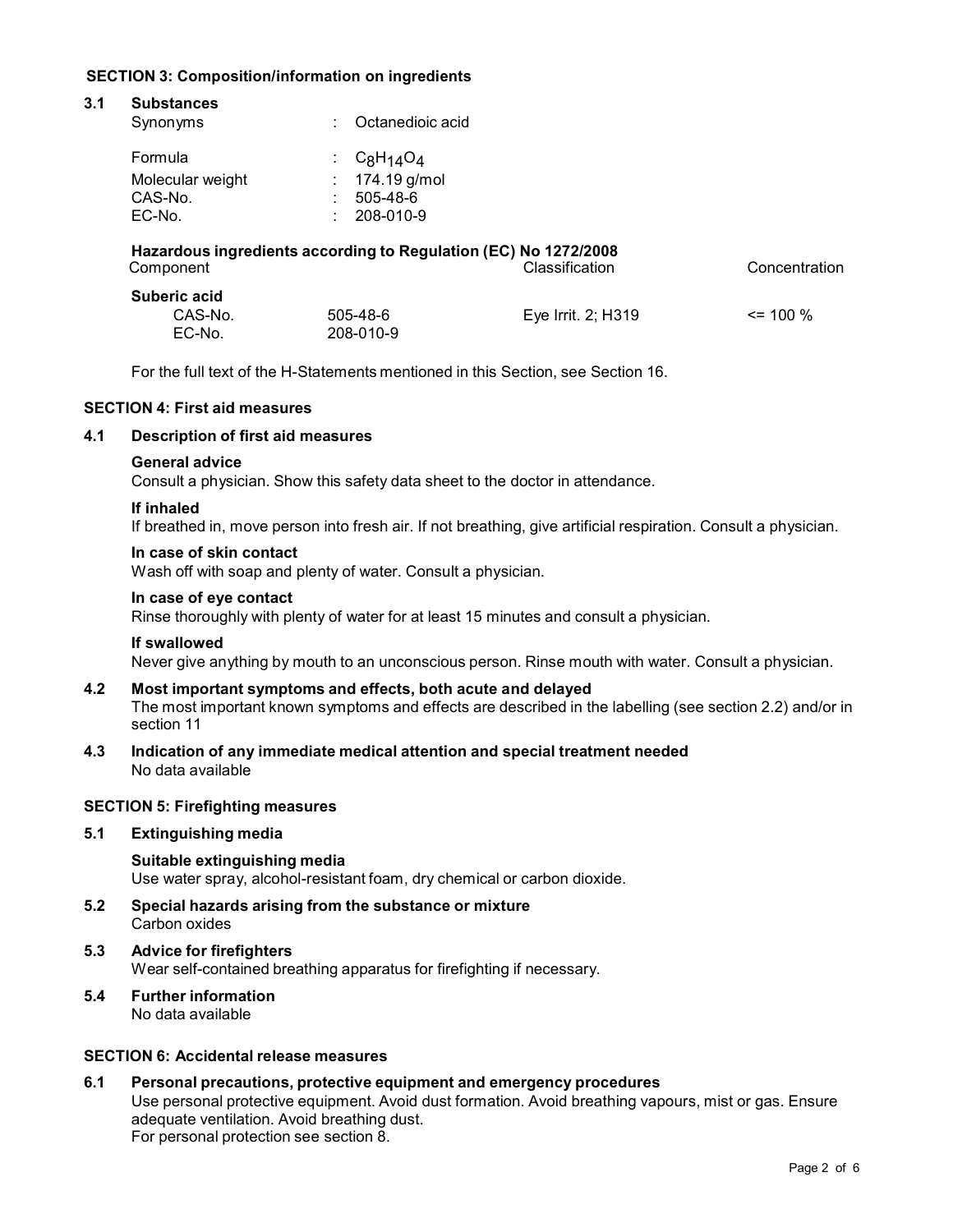# **6.2 Environmental precautions**

Do not let product enter drains.

- **6.3 Methods and materials for containment and cleaning up** Pick up and arrange disposal without creating dust. Sweep up and shovel. Keep in suitable, closed containers for disposal.
- **6.4 Reference to other sections** For disposal see section 13.

# **SECTION 7: Handling and storage**

#### **7.1 Precautions for safe handling**

Avoid contact with skin and eyes. Avoid formation of dust and aerosols. Provide appropriate exhaust ventilation at places where dust is formed.Normal measures for preventive fire protection.

For precautions see section 2.2.

**7.2 Conditions for safe storage, including any incompatibilities** Store in cool place. Keep container tightly closed in a dry and well-ventilated place. Storage class (TRGS 510): Combustible Solids

#### **7.3 Specific end use(s)**

Apart from the uses mentioned in section 1.2 no other specific uses are stipulated

#### **SECTION 8: Exposure controls/personal protection**

#### **8.1 Control parameters**

# **8.2 Exposure controls**

#### **Appropriate engineering controls**

Handle in accordance with good industrial hygiene and safety practice. Wash hands before breaks and at the end of workday.

#### **Personal protective equipment**

#### **Eye/face protection**

Safety glasses with side-shields conforming to EN166 Use equipment for eye protection tested and approved under appropriate government standards such as NIOSH (US) or EN 166(EU).

#### **Skin protection**

Handle with gloves. Gloves must be inspected prior to use. Use proper glove removal technique (without touching glove's outer surface) to avoid skin contact with this product. Dispose of contaminated gloves after use in accordance with applicable laws and good laboratory practices. Wash and dry hands.

#### **Body Protection**

Impervious clothing, The type of protective equipment must be selected according to the concentration and amount of the dangerous substance at the specific workplace.

#### **Respiratory protection**

For nuisance exposures use type P95 (US) or type P1 (EU EN 143) particle r (US) or type ABEK- P2 (EU EN 143) respirator cartridges. Use respirators and components tested and approved under appropriate government standards such as NIOSH (US) or CEN (EU).

#### **Control of environmental exposure**

Do not let product enter drains.

#### **SECTION 9: Physical and chemical properties**

# **9.1 Information on basic physical and chemical properties**

- a) Appearance Form: powder
	- Colour: beige
- b) Odour No data available
- c) Odour Threshold No data available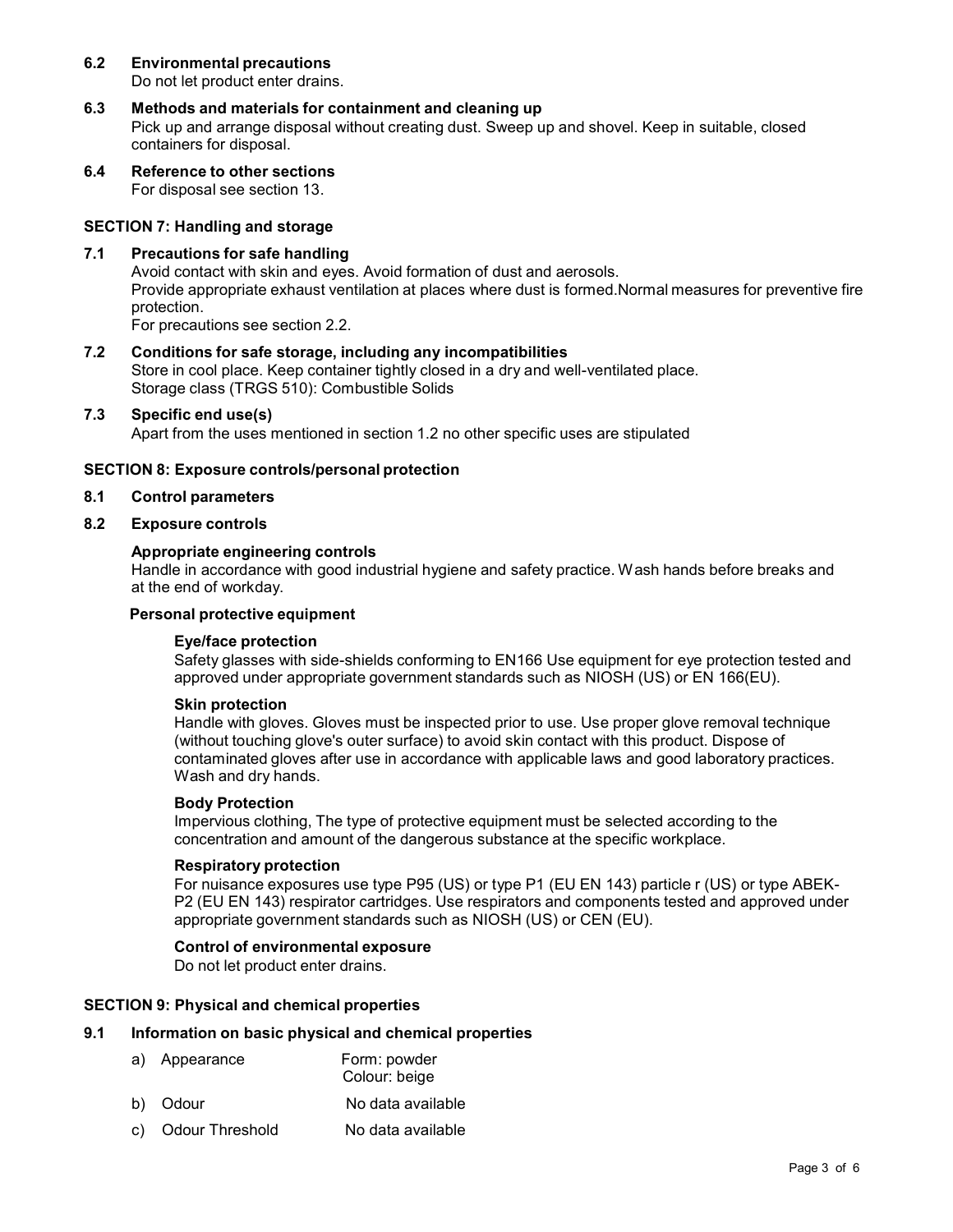|                   | d)                                                                                                                                                                                                              | рH                                                   | No data available                        |  |
|-------------------|-----------------------------------------------------------------------------------------------------------------------------------------------------------------------------------------------------------------|------------------------------------------------------|------------------------------------------|--|
|                   | e)                                                                                                                                                                                                              | Melting point/freezing<br>point                      | Melting point/range: 140 - 144 °C - lit. |  |
|                   | f)                                                                                                                                                                                                              | Initial boiling point and<br>boiling range           | 230 °C at 20 hPa - lit.                  |  |
|                   | g)                                                                                                                                                                                                              | Flash point                                          | 210 °C - closed cup                      |  |
|                   | h)                                                                                                                                                                                                              | Evaporation rate                                     | No data available                        |  |
|                   | i)                                                                                                                                                                                                              | Flammability (solid, gas)                            | No data available                        |  |
|                   | j)                                                                                                                                                                                                              | Upper/lower<br>flammability or<br>explosive limits   | No data available                        |  |
|                   | k)                                                                                                                                                                                                              | Vapour pressure                                      | No data available                        |  |
|                   | I)                                                                                                                                                                                                              | Vapour density                                       | No data available                        |  |
|                   | m)                                                                                                                                                                                                              | Relative density                                     | No data available                        |  |
|                   | n)                                                                                                                                                                                                              | Water solubility                                     | No data available                        |  |
|                   | $\circ$ )                                                                                                                                                                                                       | Partition coefficient: n-<br>octanol/water           | No data available                        |  |
|                   | p)                                                                                                                                                                                                              | Auto-ignition<br>temperature                         | No data available                        |  |
|                   | q)                                                                                                                                                                                                              | Decomposition<br>temperature                         | No data available                        |  |
|                   | r)                                                                                                                                                                                                              | Viscosity                                            | No data available                        |  |
|                   | s)                                                                                                                                                                                                              | <b>Explosive properties</b>                          | No data available                        |  |
|                   | t)                                                                                                                                                                                                              | Oxidizing properties                                 | No data available                        |  |
| 9.2               |                                                                                                                                                                                                                 | <b>Other safety information</b><br>No data available |                                          |  |
|                   |                                                                                                                                                                                                                 | <b>SECTION 10: Stability and reactivity</b>          |                                          |  |
| 10.1              |                                                                                                                                                                                                                 | <b>Reactivity</b><br>No data available               |                                          |  |
| 10.2 <sub>1</sub> | <b>Chemical stability</b><br>Stable under recommended storage conditions.                                                                                                                                       |                                                      |                                          |  |
| 10.3              | Possibility of hazardous reactions<br>No data available                                                                                                                                                         |                                                      |                                          |  |
| 10.4              |                                                                                                                                                                                                                 | <b>Conditions to avoid</b><br>No data available      |                                          |  |
| 10.5              |                                                                                                                                                                                                                 | Incompatible materials<br>Strong oxidizing agents    |                                          |  |
| 10.6              | <b>Hazardous decomposition products</b><br>Hazardous decomposition products formed under fire conditions. - Carbon o<br>Other decomposition products - No data available<br>In the event of fire: see section 5 |                                                      |                                          |  |

# **SECTION 11: Toxicological information**

# **11.1 Information on toxicological effects**

**Acute toxicity** LD50 Oral - Rat - > 2,000 mg/kg(Suberic acid) Carbon oxides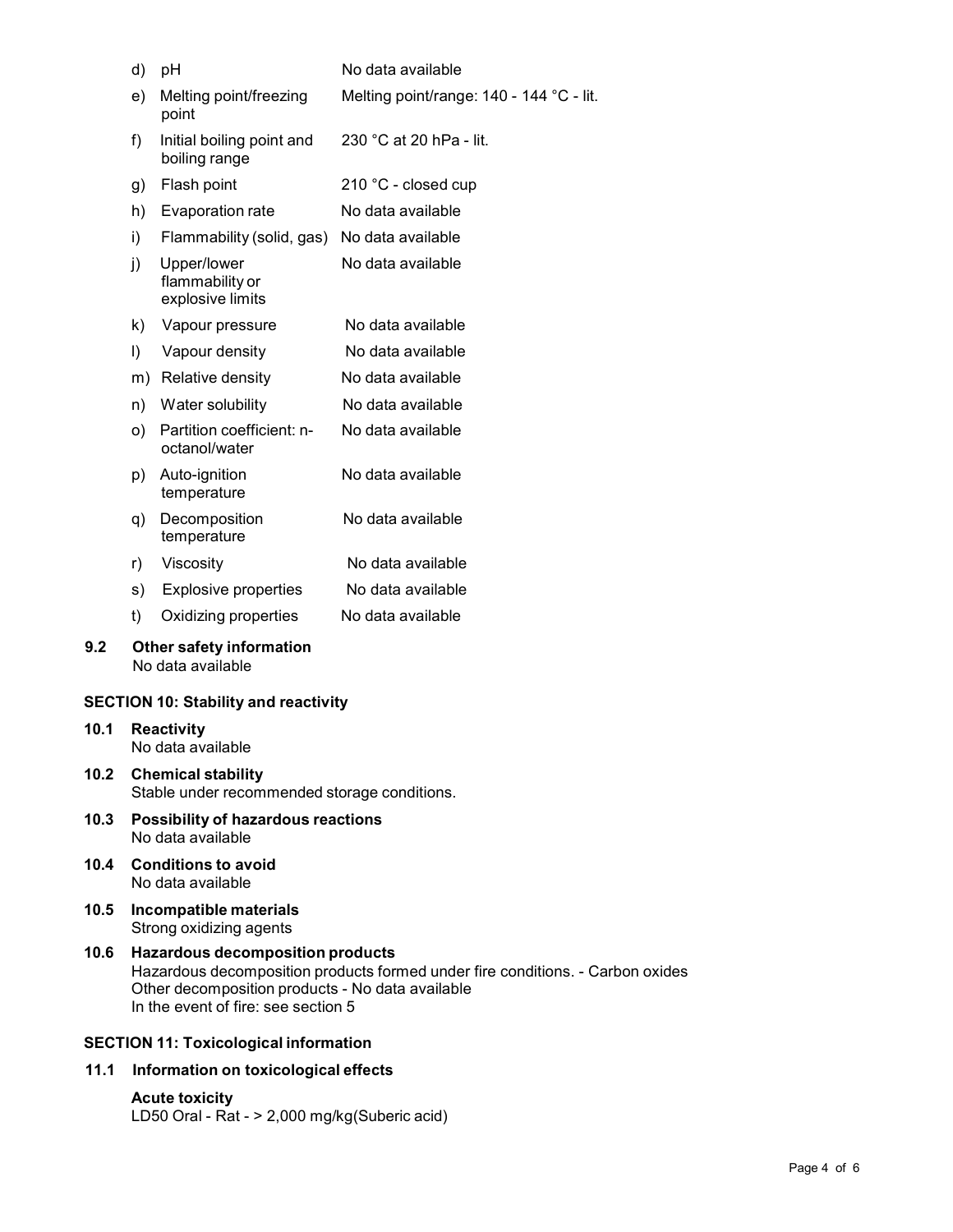#### **Skin corrosion/irritation**

Skin - Rabbit(Suberic acid) Result: No skin irritation

#### **Serious eye damage/eye irritation**

Eyes - Rabbit(Suberic acid) Result: Moderate eye irritation

# **Respiratory orskin sensitisation**

No data available(Suberic acid)

# **Germ cell mutagenicity**

No data available(Suberic acid)

#### **Carcinogenicity**

IARC: No component of this product present at levels greater than or equal to 0.1% is identified as probable, possible or confirmed human carcinogen by IARC.

#### **Reproductive toxicity**

No data available(Suberic acid)

#### **Specific target organ toxicity - single exposure** No data available(Suberic acid)

**Specific target organ toxicity - repeated exposure** No data available

#### **Aspiration hazard**

No data available(Suberic acid)

# **Additional Information**

RTECS: Not available

To the best of our knowledge, the chemical, physical, and toxicological properties have not been thoroughly investigated.(Suberic acid)

# **SECTION 12: Ecological information**

- **12.1 Toxicity** No data available
- **12.2 Persistence and degradability** No data available
- **12.3 Bioaccumulative potential** No data available
- **12.4 Mobility in soil** No data available(Suberic acid)
- **12.5 Results of PBT and vPvB assessment** PBT/vPvB assessment not available as chemical safety assessment not required/not conducted

# **12.6 Other adverse effects**

No data available

# **SECTION 13: Disposal considerations**

#### **13.1 Waste treatment methods**

# **Product**

Offer surplus and non-recyclable solutions to a licensed disposal company. Contact a licensed professional waste disposal service to dispose of this material. Dissolve or mix the material with a combustible solvent and burn in a chem scrubber.

#### **Contaminated packaging**

Dispose of as unused product.